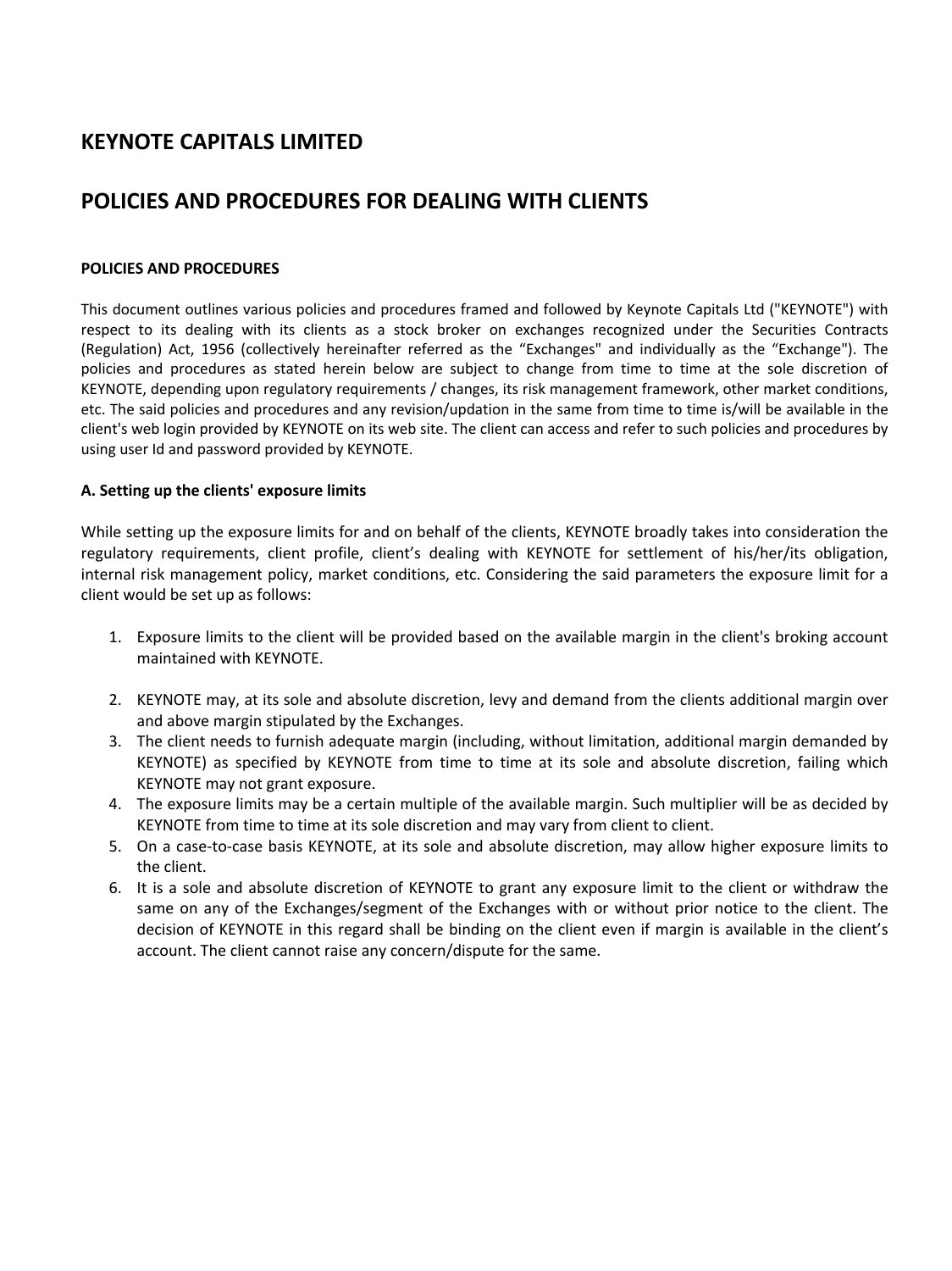- 7. Available margin for the purpose of granting exposure is calculated as a sum of ledger balance of the client in KEYNOTE's books, margin in the form of funds, securities/commodities bought by the client through KEYNOTE for which payment is not made by the client ("**Unpaid Securities/commodities**"), bank fixed deposit, bank guarantee, commodities, etc. of the client available with KEYNOTE, securities pledged by the client in favour of KEYNOTE, securities bought by the client on the Exchange platform (either in the cash/capital market segment or in the F&O Segment where his/her/its open position in the F&O contracts gets converted into the delivery buy) but delivery of the said security is yet to receive in the pay-out (hereinafter referred as "**Unsettled Delivery Buy Position**") and the client's securities available to KEYNOTE as collateral in such manner/mode as may be permitted by the Exchanges/regulator from time to time, reduced by the margin already utilized by the client.
- 8. In case of Unsettled Delivery Buy position, since the ledger balance of the client in KEYNOTE's books has already considered the debit for the said purchase, the Unsettled Delivery Buy position is added for granting the exposure. However, the client shall ensure that he/she/it will sell security, which are Unsettled Delivery Buy Position, only after the delivery of the same is received in the pay-out. If the client sell the same prior to actual receipt of delivery of the said security in the pay-out, then the client shall be doing any such selling at his/her/its own risk and consequences and he/she/it shall be solely responsible for any auction/close out taking place due to his/her/its failure to meet the pay-in obligation arising out of such sell trade.
- 9. Notwithstanding the fact that KEYNOTE may prescribe higher margin requirement, if the margin available in the client's account is sufficient to meet minimum margin requirement prescribed by the Exchanges for collecting from the client, then KEYNOTE, at its sole and absolute discretion, may allow the client to take further exposure and / or continue with the existing position of the client as per margin prescribed by the Exchanges.
- 10. In case of securities in GSM category and ASM category, any Additional Surveillance Deposit ("ASD") or additional margin, if levied by the Exchanges, the same may be collected by KEYNOTE from the clients at its sole and absolute discretion.
- 11. Any Additional Margin including, but not limited to, Additional Exposure Margin /Additional Surveillance Margin, concentration margin, etc. if levied by the Exchanges may be collected by KEYNOTE from the clients at its sole and absolute discretion.
- 12. Further, while determining the exposure limit, the funds and/or securities available in one segment of the Exchange may be taken in to consideration for determining exposure limits for another segment of the same Exchange and//or any segment of the other Exchanges.
- 13. The choice of the securities to be considered as margin shall be determined by KEYNOTE at its sole discretion from time to time and the client shall abide by the same.
- 14. If the clients' securities are given to KEYNOTE as collateral by way of pledge in favour of KEYNOTE or in such other manner/mode as may be permitted by the Exchanges/regulator from time to time, KEYNOTE can re-pledge the same in favour of the Clearing Corporation/clearing member of the Exchanges for the purpose of availing exposure on behalf of the respective client and/or for meeting the clients' margin requirement.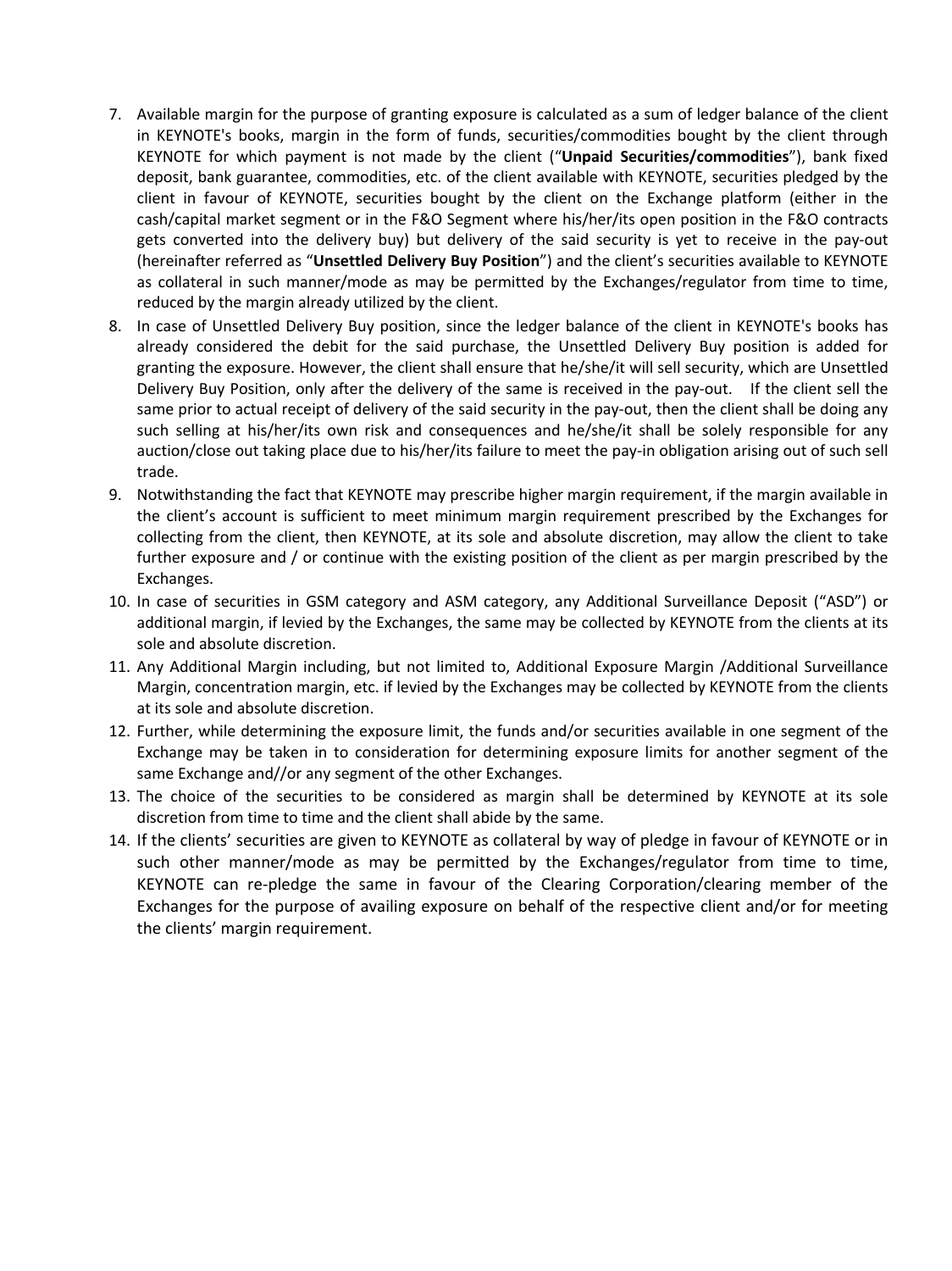- 15. While granting the exposure to the client, the client need to give 50% of the required margin in the form of cash and cash equivalent (as defined by the Clearing Corporations/clearing members) and the balance 50% in the form of non-cash collaterals (as approved by the Clearing Corporations/clearing member). If the non-cash collaterals in the form of securities are un-approved for giving to the Exchanges/Clearing Corporations/clearing members for availing trading exposure from them or are in excess of 50% of the client's total margin obligation with KEYNOTE or if there is margin shortfall in the client's account, KEYNOTE shall/may charge the client interest  $@18%$  per annum or at such other rate as may be determined by KEYNOTE from time to time on such non-cash collateral and/or margin shortfall amount. Such interest will be debited to the client's brokerage/trading account on a monthly basis or at such interval as may be determined by KEYNOTE from time to time. Please note that for charging interest as stated above, the value of approved securities shall be calculated in the same manner as the Exchanges/clearing corporations/clearing member calculates.
- 16. While determining the exposure limit, margin in the form of securities (in the manner as may be allowed by the Exchanges/SEBI/Clearing Corporations from time to time), Unpaid Securities/commodities and Unsettled Delivery Buy Position will be valued as per the latest available closing price on NSE / BSE and, in the case of margin in the form of units of mutual fund (other than ETFs), the same will be valued as per the NAV disclosed by the Exchanges/AMFI, and margin in the form of commodities will be valued as per the latest available closing price on NSE / BSE / MCX / NCDEX. The valuation of the aforesaid securities and commodities will be done after applying appropriate haircut on the price of securities and commodities as may be decided by KEYNOTE at its sole discretion.
- 17. No further exposure shall be granted to the clients when debit balances arise out of client's failure to pay the required amount and such debit balances continues beyond the fifth trading day, as reckoned from the date of pay-in except, in case of the margin trading facility.
- 18. While granting the exposure or considering the clearance of the old debit balance, only the realized funds in the KEYNOTE's client bank account and/or realized pay out as a result of liquidation of the securities by KEYNOTE/selling of the securities by the client will be considered by KEYNOTE. This may also lead to liquidation of any of the clients open/outstanding position or sale of clients' securities for which KEYNOTE shall not be held responsible.
- 19. In case where the client has transferred the funds to KEYNOTE or directly deposited cheque into bank account of KEYNOTE, it is a responsibility of the client to inform in writing to KEYNOTE the details of amount, bank account no. and cheque/funds transfer reference no. along with proof of the same on the same day, failing which KEYNOTE may not be able to give credit of the same to the client. This may lead to not granting of exposure to the client, margin shortfall reporting or results into liquidation of any of the clients open/outstanding position or sale of clients' securities for which KEYNOTE shall not be held responsible.
- 20. The non-institutional custodial transactions shall be executed only if the sufficient margin is available on T day. In respect of custodial transactions not allocated/rejected/not accepted by the custodians, margin shall be applicable till the date of settlement in addition to T day.
- 21. KEYNOTE may from time to time depending on market conditions, profile and history of the client, type and nature of scrip, etc., at its sole discretion at any time and without any notice charge/change the rate of haircut applicable on the securities and commodities given/pledged as collateral for margin, multiplier for determining exposure limit and take such steps as KEYNOTE may deem appropriate.
- 22. The client will have to abide by the exposure limit set by KEYNOTE from time to time.

#### **B. Refusal of orders for Penny Stocks and/or Illiquid Stocks/ Futures /Options Contracts**

In view of the risks associated in dealing with Penny Stocks and/or Illiquid Stocks/Futures & options derivatives contracts, etc. KEYNOTE would generally advice its clients to desist from trading in them. Further, SEBI, the Exchanges or KEYNOTE may issue circulars or guidelines necessitating exercising additional due diligence by the clients, for dealing in such securities. A security may be treated as Penny Stocks/ Illiquid Stock/Futures& Options derivatives Contracts if it falls in any one of the following category as mentioned herein below: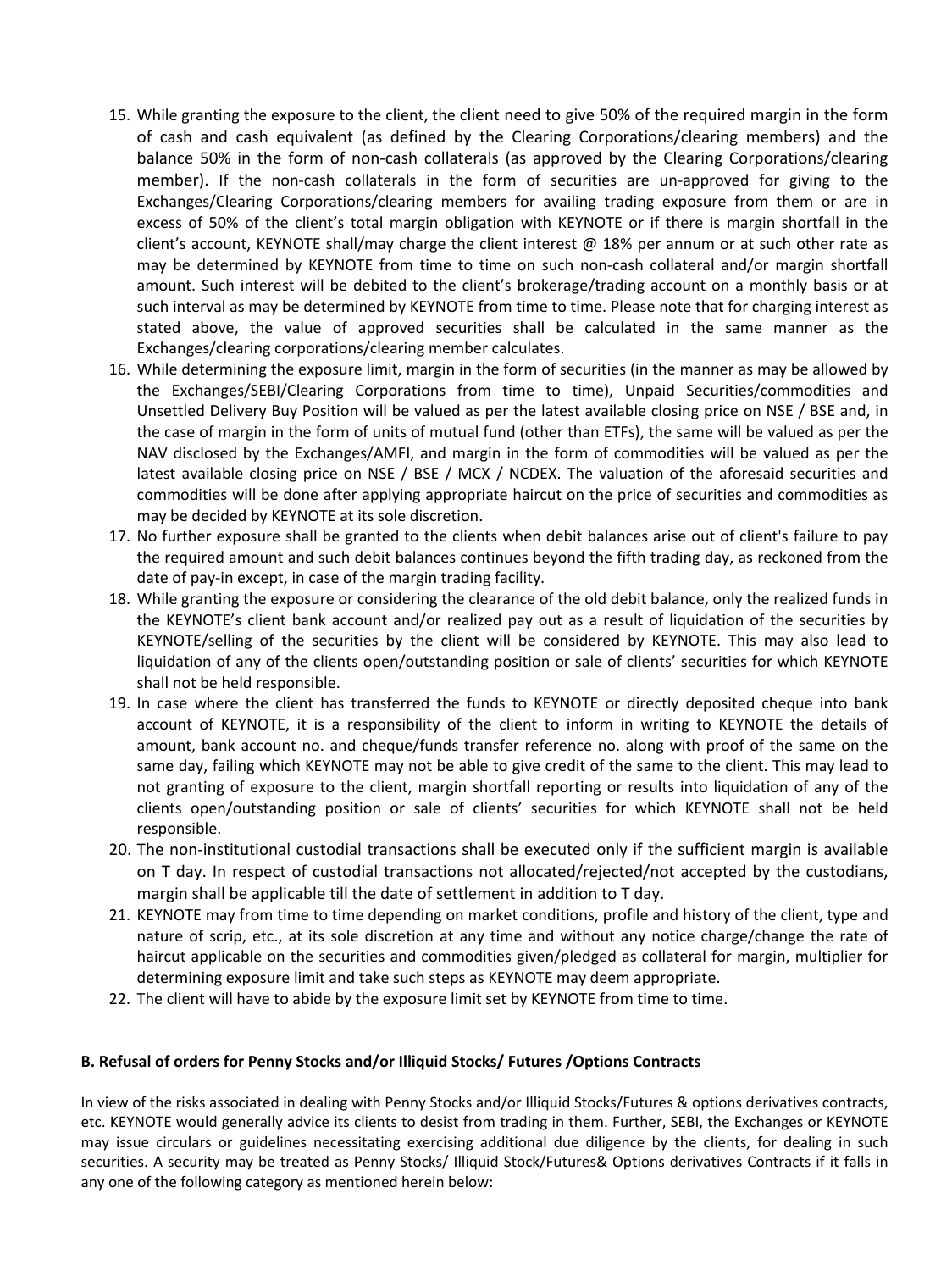- Securities traded below its face value on any of the Exchanges.
- Securities appearing in the list of illiquid securities, Graded Surveillance Measure (GSM) and Additional Surveillance Measure (ASM), issued by the Exchanges periodically.
- Securities forming part of Trade-to-Trade settlement.
- Securities forming part of Z, X, SME, Physical, Periodic call auction, etc. group
- Securities in which unsolicited SMS is circulated in the market to buy/sell
- Securities on which Exchange VaR is more than 50%.
- Scrip whose average daily volume in last seven working days is less than 15,000 shares (collectively for all the Exchanges).
- Illiquid futures and / or options derivatives contracts, far month / long dated futures and / or options derivatives contract.
- Where Open Interest in futures and / or options derivatives contract is less than 1000 contracts OR volume is less than 100 contracts.
- Securities having market capitalization less than Rs.100 crore
- Abnormal/Non-genuine trades wherein the same sets of parties have executed buy and sell transactions on the Exchange at abnormally high price differences which are not co-related to the spot/futures price movement in the underlying commodity.
- Any other securities/ futures & options derivatives contracts as may be decided by KEYNOTE, which may be considered by KEYNOTE in its sole discretion as volatile or subject to market manipulation or have concentration risk at client level or at the security level or for any other reason.

Trading in such securities will be allowed to the client at the sole and absolute discretion of KEYNOTE. Such securities may be blocked in normal trading system and any dealing in such securities will be allowed only on the approval of the Risk team and/or Compliance team of KEYNOTE as it may deem fit. KEYNOTE may restrict the quantity of such securities if the client is allowed to buy/sell. KEYNOTE may further insist upto 100% advance pay-in of funds/securities before allowing trades in such securities. Before allowing any sale trade KEYNOTE may call for DP statement of the client to review the movement of securities in the client's demat account. In case of Securities identified under GSM and ASM, Additional Surveillance Deposit (ASD) collected by the Exchanges shall be collected from the client and the same shall be only in form of cash and to be retained by KEYNOTE till released by the Exchanges. This ASD shall not be refunded or adjusted even if securities purchased is sold off at the later stage within a quarter and also shall not be considered for giving further exposure.

Under no circumstances, KEYNOTE shall be responsible for non-execution/delay in execution of such orders pursuant to delay in taking any decision to allow or not to allow trading in any such Penny Stocks/ Illiquid Stock/Futures & Options derivatives contracts, and consequential opportunity loss or financial loss to the client.

The above list of criteria is an indicative list. KEYNOTE may at its sole and absolute discretion define from time to time other category/criteria to treat a security as Penny Stocks/Illiquid Stock/Futures & Options derivatives contracts.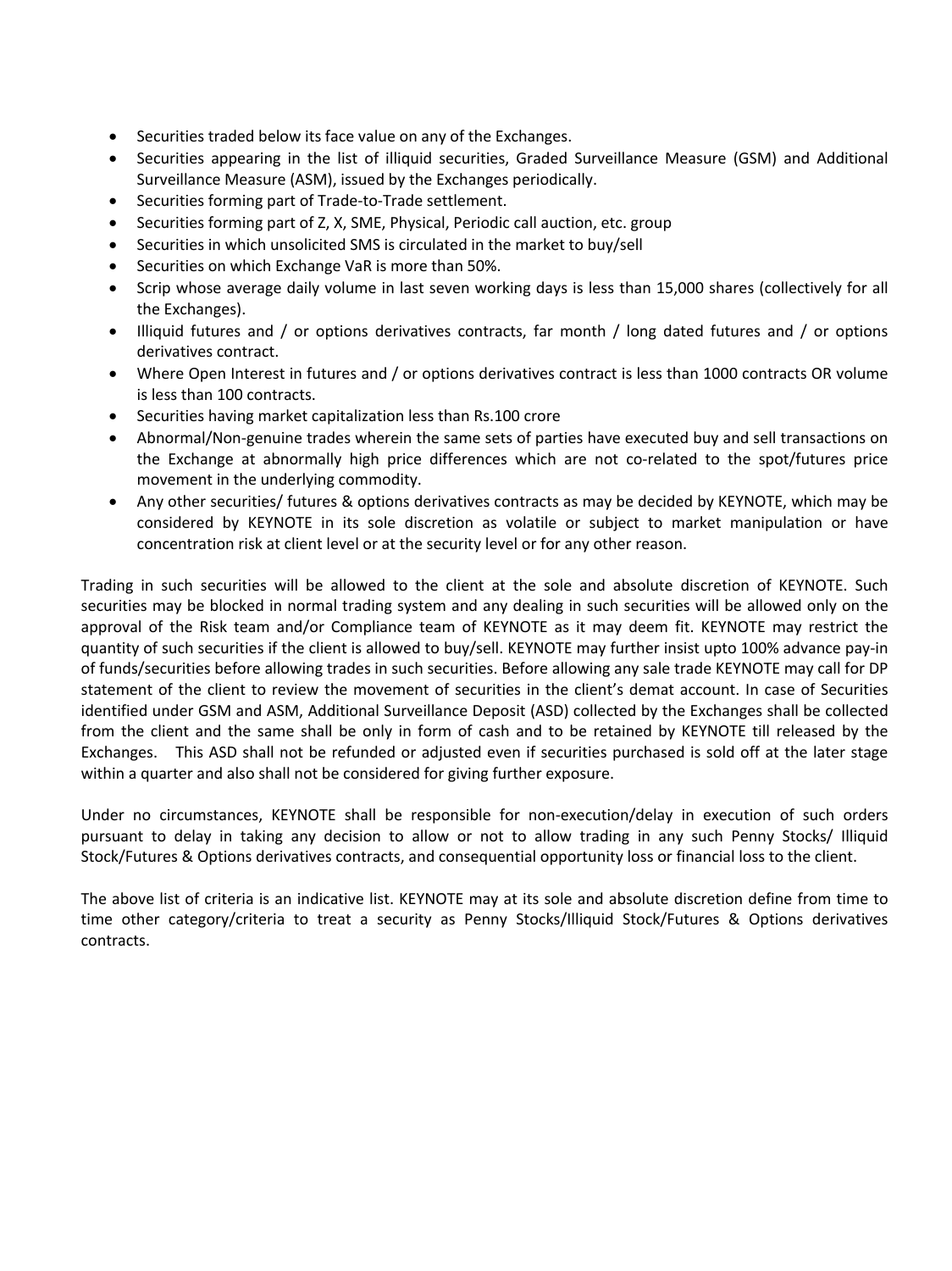## **C. Imposition of penalty(ies)/Interest on delayed payment by either party, specifying the rate and the period**

### **Imposition of Penalties**

The Exchanges/Clearing Corporation/SEBI levies penalties on the broker for irregularities observed by them during the course of business. KEYNOTE shall recover such imposed penalties/levies, if any, by the Exchange / regulators, from the client which arise on account of dealings by such client. Few of the examples of violations for which penalties may be levied are as follows:

- Shortage/non-delivery of securities/commodities sold by the client against his/her/their pay-in obligation;
- Non adherence to the client level exposure limits and market-wide position limit;
- Margin shortfall reported in the Client's account;
- Excessive trade to order ratio
- Non adherence to maximum allowable open position limit;
- Any other reasons which may be specified by the Exchanges/Clearing Corporation/SEBI from time to time.

Such recovery would be by way of debit in the ledger of the client and amounts would be adjusted against the dues owed by KEYNOTE, if any, to the clients. In case there is no amount owed by KEYNOTE to the client, the client shall undertake to pay such amount to KEYNOTE without any protest immediately on demand/posted in the ledger.

#### **Interest on Delayed payment**

While dealing with KEYNOTE it is a responsibility of the client to ensure that the required margins (including but not limited to initial margin, exposure margin, extreme loss margin, buy premium, delivery margin, mark to market, special / additional margin, extreme loss margin, VAR margin, and/or other margins), any outstanding settlement obligations and/or any other dues payable to KEYNOTE are paid within the time period stipulated by the Exchanges or KEYNOTE, whichever is earlier.

In the event if the client delays/ defaults in meeting its above said obligations towards KEYNOTE and have any debit balance in KEYNOTE's books beyond the stipulated time period, KEYNOTE shall have absolute discretion to charge and recover from the client's account, interest on delayed payment at the rate of 18% per annum or at such other rate /interval as may be determined by KEYNOTE from time to time for the delayed period. KEYNOTE may reduce/increase the interest rate at its sole discretion. If there is any increase in rate of interest on delayed payment, the same will be done after giving notice of 15 days to the client. Interest will be calculated considering balance lying across all the segment(s) of all the Exchanges and on any given day.

The client cannot demand continuation of service on a permanent basis citing levy of interest on delayed payment.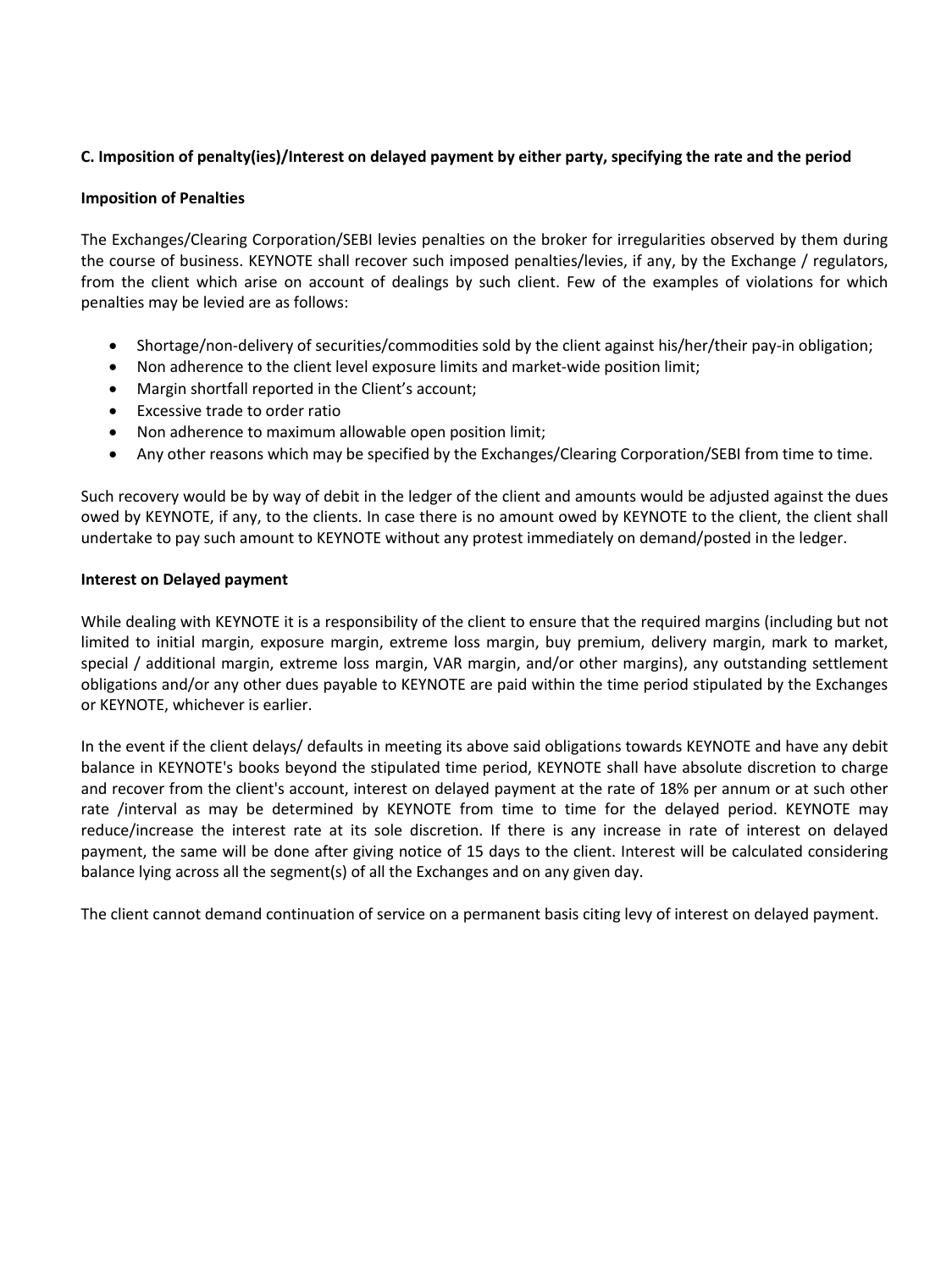The client will not be entitled to any interest on the credit balance/surplus margin available/kept with KEYNOTE.

## **D. The right to selI clients' securities or close clients' positions, without giving notice to the client, on account of non-payment of client's dues.**

It shall be the client's responsibility to ascertain in advance the margin requirement for his/her/its order/trades/deals and to ensure that the required margin is made available to KEYNOTE in such form, manner and time as may be required by KEYNOTE.

The margin will have to be paid within the time frame stipulated by the Exchanges or KEYNOTE, generally

- in case of fresh positions upfront;
- in case of mark to market losses/margins in any segment/Exchanges- before the commencement of trading on next trading day
- in case of additional margins demanded by KEYNOTE immediately upon demanded by KEYNOTE and not later than the time frame stipulated by KEYNOTE, if any; and
- in case where the Exchanges levy and/or increase any margin required during the day immediately upon levy and/or increase in any such margin.

Without prejudice to its other rights, KEYNOTE shall be entitled, in its sole and absolute discretion, to liquidate/close out all or any of the client's open/outstanding position, sell the client's securities and/or commodities (whether approved by KEYNOTE or not) available with KEYNOTE (either as collateral/Unpaid Securities/commodities or by way of pledge/lien marked on the client's securities/commodities in favour of KEYNOTE) and/or held in the client's demat account for which power of attorney is granted by the client in favor of KEYNOTE at any time without giving any notice to the client in the following circumstances:

- If the client fails to pay to KEYNOTE any margin, additional margin, mark to market losses/debits, etc. within the time frame stipulated by KEYNOTE or the Exchanges, whichever is earlier;
- If the client fails to pay all his/her/its settlement obligations and/or other liabilities including, but not limited to, DP charges to KEYNOTE within the time frame stipulated by KEYNOTE or the Exchanges, whichever is earlier.
- In the event that the market value/prices of the client's securities/commodities available with KEYNOTE as margin or as Unpaid Securities/commodities or open positions in any of the securities/commodities including, without limitation, in futures and/or options derivatives contracts in which the client has taken the position, for any reason fall (either during the market hours on a particular trading day or over a period of time) or is anticipated to fall, or circumstances arise or are likely to arise which may in the sole opinion of KEYNOTE jeopardize its interest and expose it or is likely to expose it to any financial loss or damage.
- During the market hours on a trading day, if the available margin in the client's account falls below 80% of the total required margin as prescribed by KEYNOTE.
- If the client fails to provide additional margin within the time period stipulated by KEYNOTE.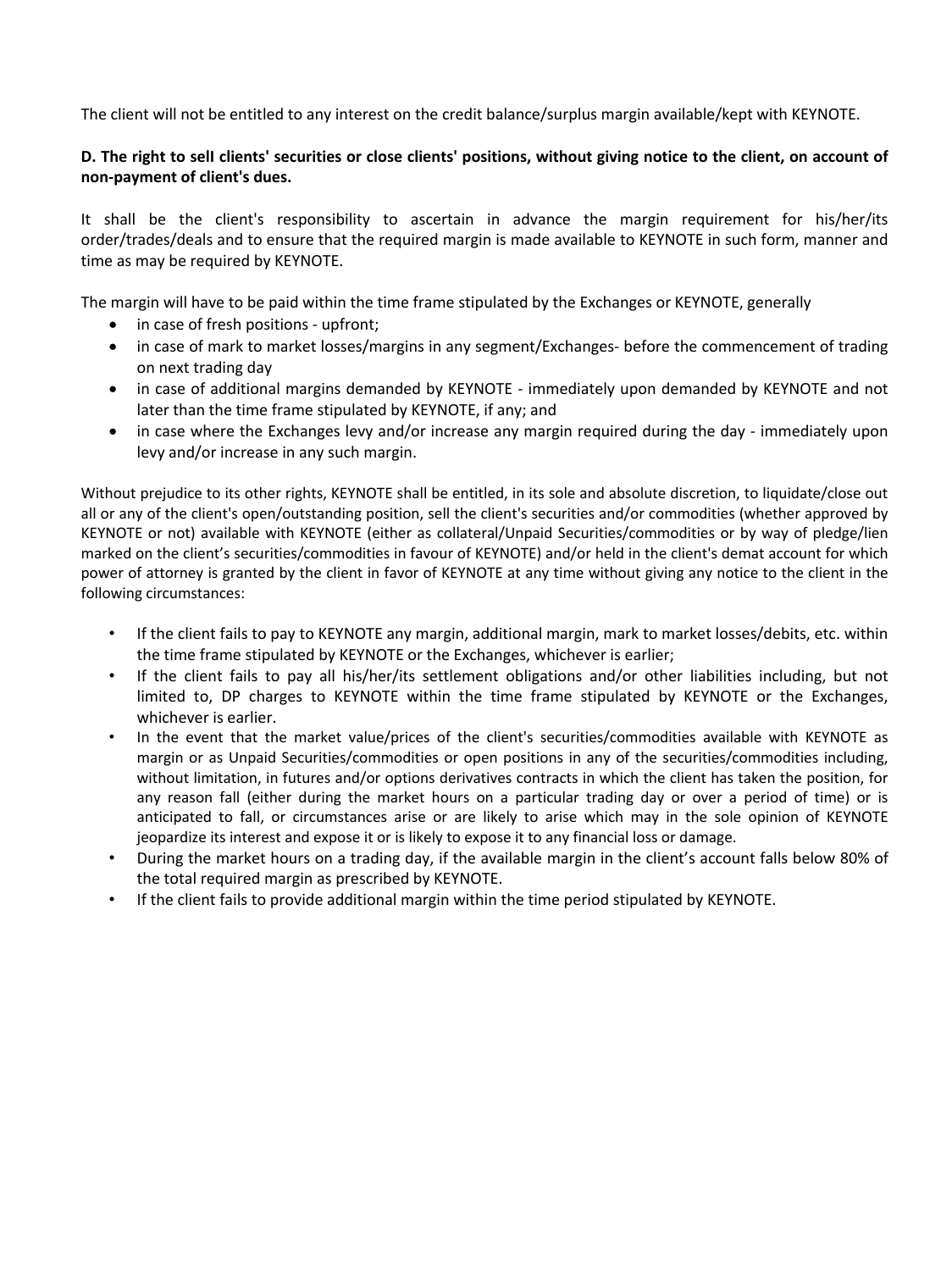• If the client fails to inform in writing to KEYNOTE about details of online funds transferred by him/her/it to KEYNOTE or cheque directly deposited by him/her/it into the bank account of KEYNOTE alongwith necessary details to enable KEYNOTE to give credit of the same to the client. The necessary details should include the date of deposit/transfer, amount, bank account no. and cheque/funds transfer reference no. along with proof of the same.

In case there are multiple securities for which the client fails to pay his/her/its settlement obligations in full or part, KEYNOTE shall have sole and absolute discretion to decide which security is to be sold first for recovery of the dues of the client. The client cannot raise any dispute in this regard.

Any and all losses (actual or notional), financial charges, damages on account of such liquidation/sell/closing-out shall be borne by the client only and KEYNOTE shall not be held responsible for the same.

## **E. Conditions under which the client may not be allowed to take further position or KEYNOTE may close the existing position of the client.**

An illustrative list of circumstances in which KEYNOTE, at its sole and absolute discretion, may not allow the client to take further positions or may close/liquidate either a part or whole of the existing position of the client are as follows:

- Failure by the client in providing sufficient/adequate margin(s) and/or insufficient/inadequate free credit balance available in clients' broking account with KEYNOTE;
- If the client fails to deposit the margin/additional margin within the time period stipulated by KEYNOTE or if an outstanding debt occurs in the client's brokerage account with KEYNOTE beyond the stipulated time period;
- If the client fails to maintain the requisite margin in such form and manner as may be specified by KEYNOTE from time to time;
- Settlement obligations are not paid by the client within the time frame allowed by the Exchanges or as per the norms specified by KEYNOTE from time to time at its sole and absolute discretion;
- On a real time basis, if it is observed that there is a sudden fall in the price of the existing open positions of the client or of the client's Unpaid Securities/commodities or securities/commodities held as collaterals; or due to adverse change in the market scenario for any reason;
- Securities falling in the category of Penny Stocks/ Illiquid Stocks/ Futures & Options derivatives Contract as described in policy (B) above;
- Trades which apparently in the sole and absolute discretion of KEYNOTE seems to be Synchronized trades/Circular trading/Artificial trading/manipulative in nature, etc.;
- Securities/contracts banned by the regulatory authorities;
- Any regulatory action including, but not limited to, ban initiated/taken/imposed on the client by the regulatory authorities;
- Where name of the client apparently resembles with the name appearing in the list of debarred entities published by SEBI/Exchanges (where the information available for the debarred entity (other than name) is not sufficient enough to establish that the client and such debarred entity are one and the same);
- The client fails to furnish financial details on a yearly basis for doing transaction in Equity Derivatives Segment, Currency Derivatives Segment and Commodity Derivatives Segment.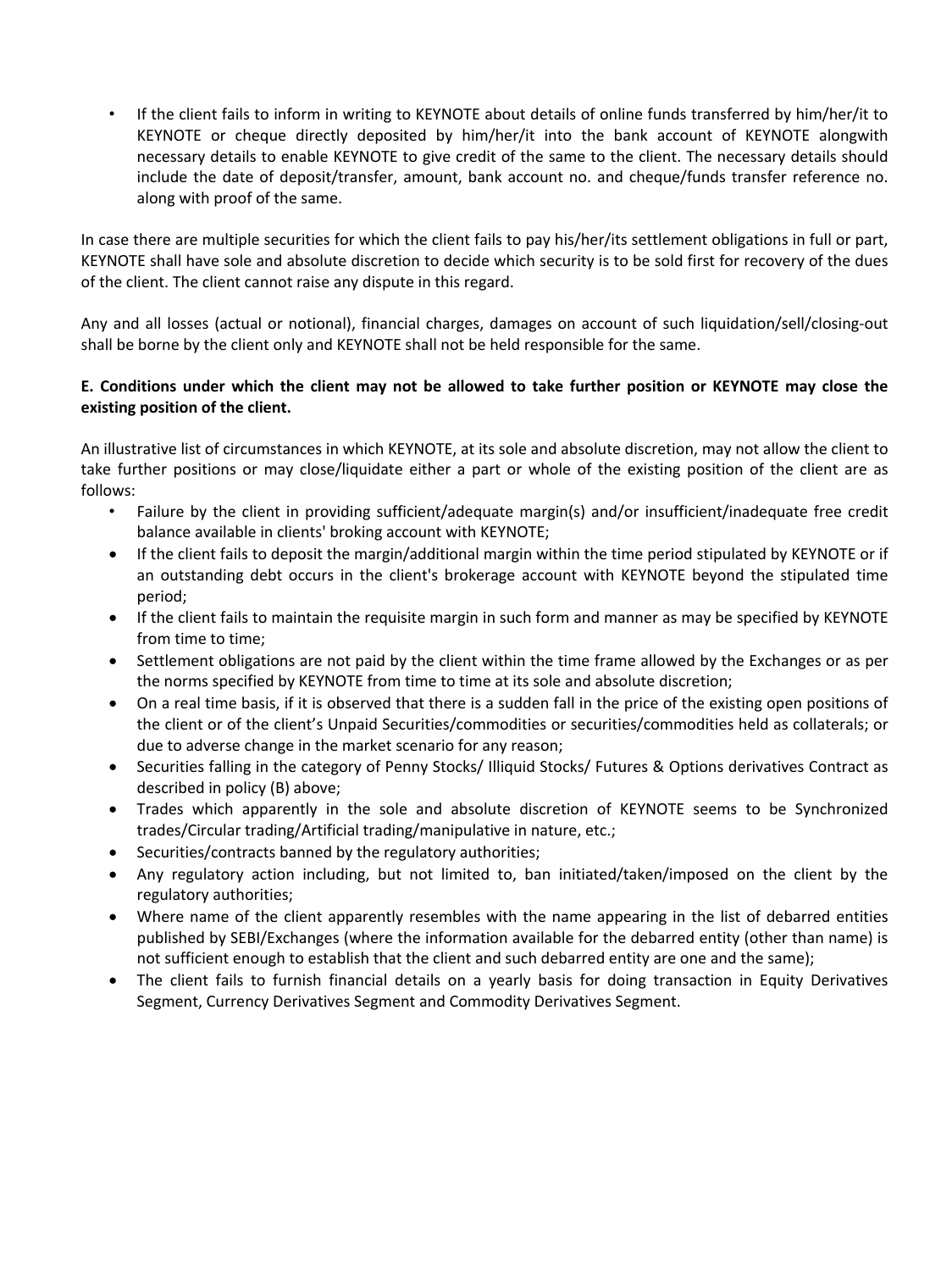- The client fails to furnish financial details/ documents/information as may be called for by KEYNOTE from time to time as per regulatory requirement and/or as per its sole discretion.
- In the event of death or insolvency of the client or the client otherwise becoming incapable of receiving and paying for or delivering or transferring securities/commodities which the client has ordered to be bought or sold;
- Depending on the circumstances (including, but not limited to, due to volatility in the market and/or wide fluctuation in the price of securities), if KEYNOTE is of the view that the positions of the clients may be at risk, then KEYNOTE may not allow to the client to take further position or may close the existing open/unsettled position (on any segment) of the client without waiting for the pay-in schedule of the Exchanges;
- If the available margin in the client's account reduces/falls/erode to 80% or below of the total required margin as prescribed by KEYNOTE, then KEYNOTE may close the existing open/unsettled position (on any segment of the Exchanges) of the client without waiting for the pay-in schedule of the Exchanges/without considering un-cleared cheques/ stock not transferred to/pledged in favor of KEYNOTE.

In case of ageing debit (un-cleared debit of 3 days or more from the transaction day), it may also take action of completely blocking the client's account (with or without notice) from taking any fresh buying and/or selling at the client's end; and only after selling is completed by the Risk team of KEYNOTE as per its risk management process to clear the said aging debit, limit for any fresh selling will be opened for the client.

KEYNOTE may take the action under this policy with/without giving any notice or intimation to the client. KEYNOTE will not be responsible for any opportunity loss or financial loss to the client in the event any action taken by it under this policy.

## **F. Applicable Brokerage Rate and other charges**

For rendering the broking services, KEYNOTE charges brokerage to the client. The brokerage will be charged at such rates as agreed with the client at the time of client registration and more particularly mentioned in the brokerage rate tariff which is duly agreed, accepted and acknowledged by the client. The brokerage rate will be communicated to the client by way of Welcome letter/e-mail sent to client. The client shall verify the welcome kit and revert within reasonable period in case the brokerage rate is not as per the terms agreed. If the client fails to intimate any discrepancy in Welcome Kit to KEYNOTE then it will be assumed that there is a deemed acceptance from the client with regards to the contents of the Welcome Kit including, without limitation, brokerage rates. The brokerage rate may be varied in future as per mutual understanding between the client and KEYNOTE and in case of upward revision in brokerage, the same shall be intimated by KEYNOTE to the client. If the brokerage is charged at such revised rate in contract note subsequent to revision and the client does not raise any dispute on such brokerage within reasonable period then the same will be considered as consented by the client.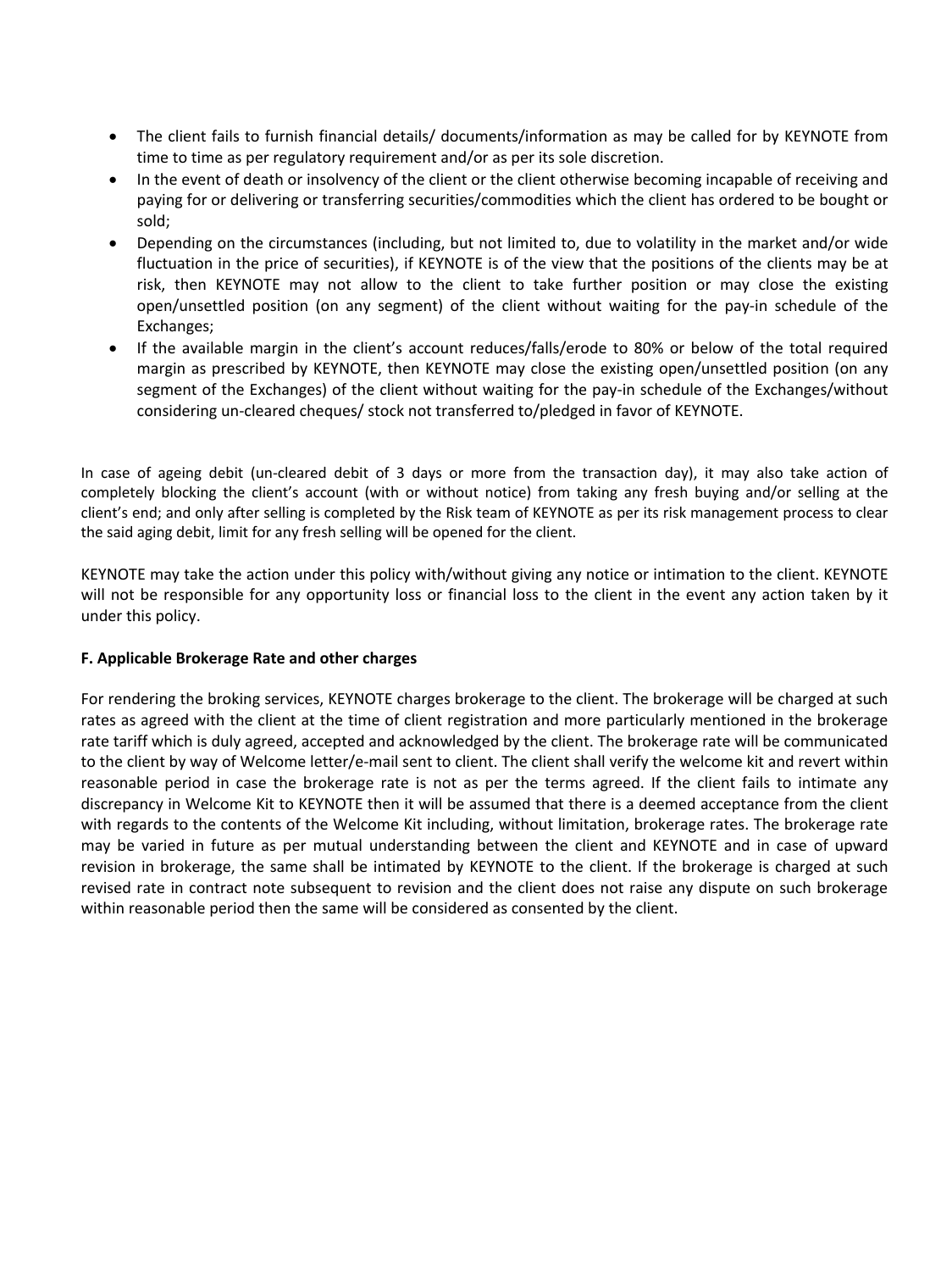The brokerage rate at no point of time will exceed the rates as may be specified by the Exchanges/SEBI from time to time. The brokerage will be exclusive of the following except in cases where it is agreed otherwise:

- GST which includes CGST/SGST/IGST/UTGST as may be applicable
- SEBI/Exchange/Clearing member charges
- Stamp duty
- Statutory charges payable to the Exchange/SEBI/Govt. Authorities, etc.
- Any other charges towards customized/specialized service

In case of Equity Derivatives Segment, and Currency Derivatives Segment brokerage will be levied on exercised/assigned option contracts. The rate will be the same as that applicable on options contract of Equity Derivatives Segment, and Currency Derivatives Segment. Further, where futures & options derivatives contracts are getting settled by way of physical delivery, unless agreed otherwise, the brokerage on such physical delivery contracts will be charged at the same delivery brokerage rate as charged by KEYNOTE in the cash/capital market segment of the Exchanges.

KEYNOTE may recover any other liability or expenses incurred by it for any transactions entered by it on behalf of its clients.

## **G. Temporary suspending or closing client's broking account at the client's request**

A client who wishes to temporarily suspend or close his/her/its broking account can do so by submitting a written request or by e-mail (through e-mail id registered with KEYNOTE) in the form and format as may be prescribed by KEYNOTE. The request can be submitted to the servicing branch or Authorized Person or the head office of KEYNOTE. Prior to submission of such request the client should ensure that all amounts due and payable to KEYNOTE are paid. Requests from a client where no dues are outstanding would be processed within 15 working days from the date of receipt of the request.

If the client wants to re-activate his/her/its temporarily suspended broking account, then a request for reactivating the broking account should be sent to KEYNOTE either in writing or through e-mail (through e-mail id registered with KEYNOTE) or through secured web login provided by KEYNOTE to the client along with such documentary evidence as may be specified by KEYNOTE from time to time.

#### **H. Policy for Inactive clients**

Any client who has not traded in any segment of any of the Exchanges with KEYNOTE in last one year then such client would be termed as a Dormant/Inactive Client.

The broking account of such client shall be deactivated/suspended temporarily by KEYNOTE and shall be flagged as "Inactive" in UCC database of all the respective Exchanges. If the client wants to reactivate the broking account, then a request for reactivating the broking account may be sent to KEYNOTE either in writing or through e-mail (through e-mail id registered with KEYNOTE) or through secured web login provided by KEYNOTE to the client. However, KEYNOTE shall allow any further trading to such client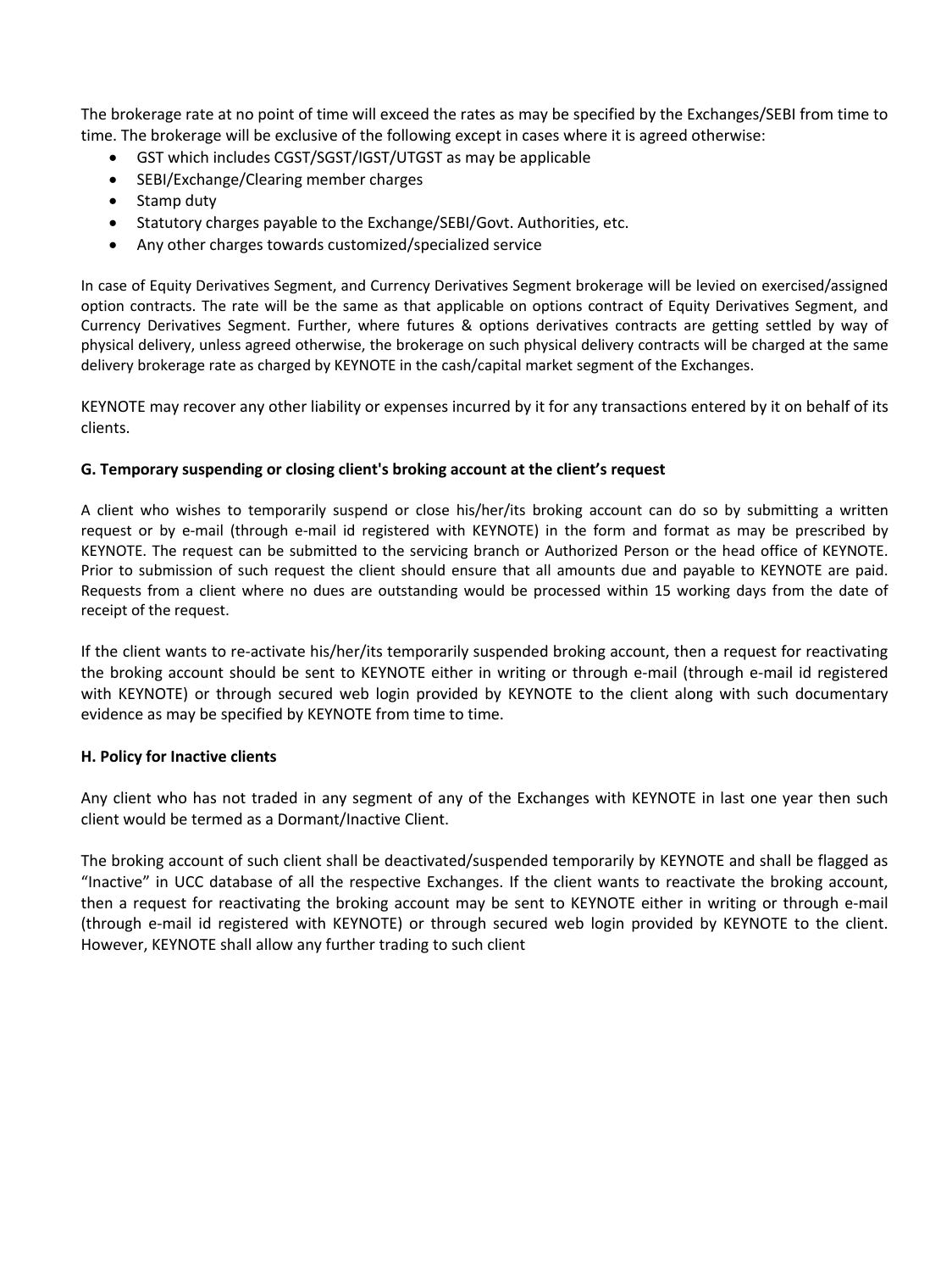only after undertaking sufficient due diligence (including IPV) and obtaining the updated information/documents related to KYC and financial from the concerned Client.

If the client is determined as a Dormant/Inactive client, then the funds/securities lying with KEYNOTE may be refunded/returned to the client at his/her/its last known bank account/Demat account or send at last known address of the client as per KEYNOTE record.

## **I. Deregistering a client**

Without prejudice to KEYNOTE's rights, KEYNOTE may forthwith, at its sole and absolute discretion, de-register the client with/without prior notice/intimation in the following circumstances or any other circumstances which may warrant such action:

- Where the client indulges in any irregular trading activities like synchronized trading, price manipulation, trading in illiquid securities/futures & options derivatives contracts, self-trades, trading in securities/commodities at prices significantly away from market prices, etc.;
- Any show cause notice is issued or enquiry/investigation is initiated, by the Exchanges/regulators against the client;
- Any regulatory action taken/initiated against the client by the Exchanges/regulators including, but not limited to, debarring the client from accessing the capital market;
- Where name of the client apparently resembles with the name appearing in the list of debarred entities published by SEBI/Exchanges (where no sufficient information, other than name is available to ascertain that the debarred person and the client is not the same person.);
- Name of the client appears in database/websites of CIBIL, Watch Out Investors, World check, RBI defaulter list, or any other regulatory authority/court, adverse arbitration awards, etc.;
- The client having suspicious background or link with suspicious organization;
- Where the client is non-traceable, has pending disputes with KEYNOTE, possibility of a default by the client;
- Any other circumstances leading to a breach of confidence in the client for reasons like return of undelivered couriers citing reason such as "No such person / Addressee left /Refusal to accept mails, continuous e-mail bouncing, frequent cheque bouncing, or not furnishing the financial and other details as may be called for by KEYNOTE from time to time, etc.;
- Upon receipt of written information about the death of the client;
- Such other circumstances which in the sole opinion of KEYNOTE warrants to de-register the client.
- The client belongs to non FATF compliant country.
- The client name appears in the UN sanctions list. displayed at https://www.un.org/securitycouncil/content/un-sc-consolidated-list

In all such cases, KEYNOTE shall have the right to close out the existing open positions/contracts and/or sell/liquidate the non-cash collaterals given as margin (in any form) to recover its dues, if any, before de-registering the client. Any action taken by KEYNOTE in terms of this policy shall be binding upon the client and shall not be challenged by the client, and KEYNOTE shall not be liable to the client for any loss or damage (actual/notional), which may be caused to the client as a result. Also while de-registering the client, KEYNOTE may retain certain amount/securities/commodities due/belonging to the client for meeting any future losses, liability, penalties, etc. arising out of dealing of the client with KEYNOTE. In case if any securities/commodities retained by KEYNOTE is sold/liquidated to recover any such losses, liability, penalties, etc., KEYNOTE shall have the sole authority to decide the mode, manner and the price at which to effect the sale of securities/commodities and the client cannot raise any dispute as to the manner, mode and the price at which the securities/commodities of the client are sold by KEYNOTE.

In any of the above circumstances, if the client is able to give satisfactory explanation either by producing any record, document or otherwise to the full satisfaction of KEYNOTE, KEYNOTE may reconsider its decision of de-registering the client. However, in no circumstances any action taken by KEYNOTE till the date of re-registration shall be challenged by the client and KEYNOTE shall not be liable to the client for any loss or damage (actual/notional), which may be caused to the client as a result.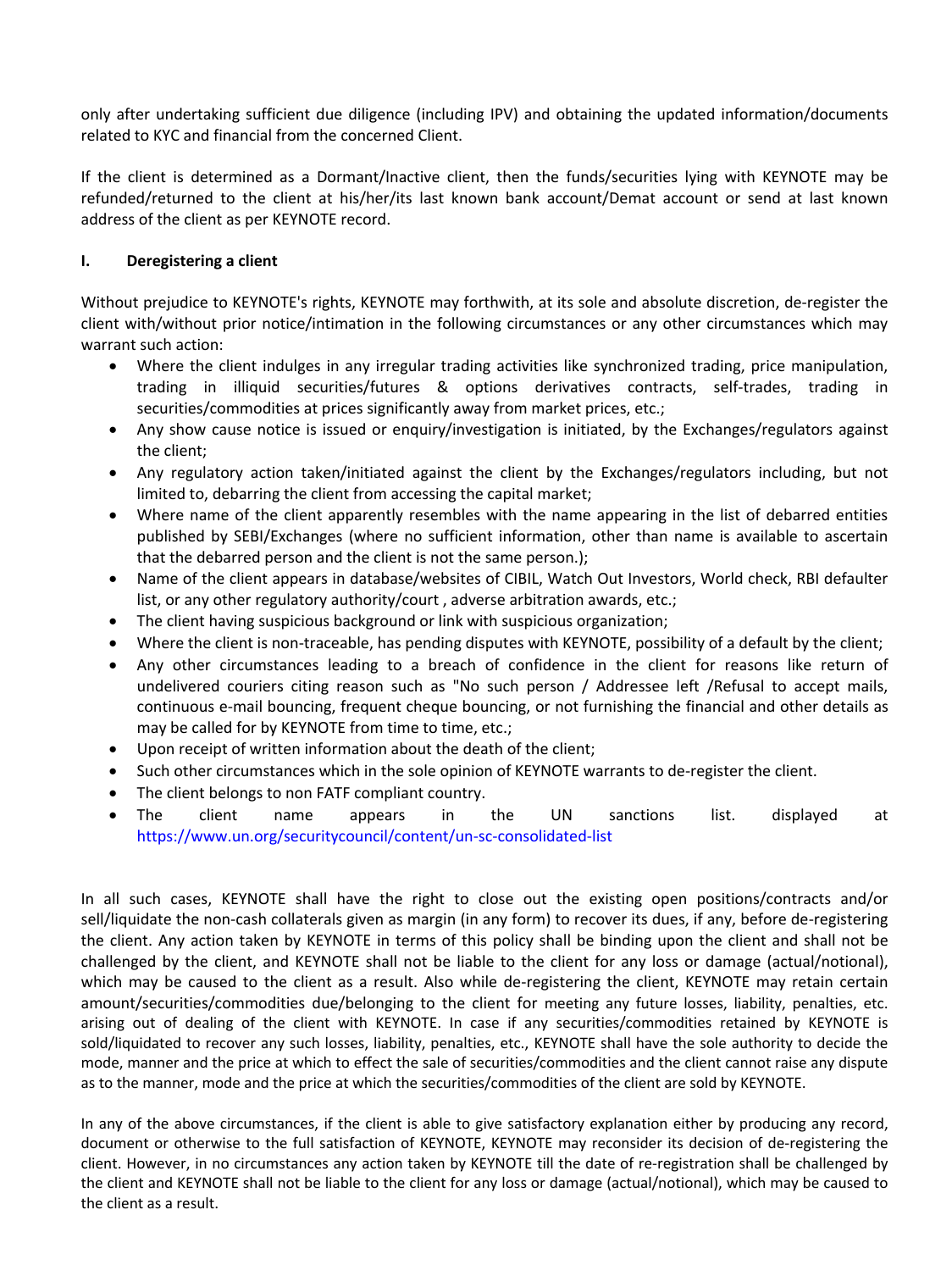#### **J. Shortages in obligations arising out of internal netting of trades**

KEYNOTE has the following policy for settling transaction, which remains unsettled due to Internal Shortages: Internal Shortages means one client has failed to give the delivery of the securities/commodities sold, which has resulted into short delivery to other client(s) of KEYNOTE. The transactions, which remain unsettled due to the Internal Shortage of securities/commodities shall be closed out on the day on which auction takes place, as per formula given below:

#### **For Equity segment:**

**Note:** 

**(1) In case where the Futures and Options contracts are getting settled in physical delivery, T Day for such physically settled contract will be the expiry day of the respective futures and Options contracts which is marked for delivery settlement.** 

**(2) Where KEYNOTE is settling its Futures and Options transactions through the Professional Clearing Member ("PCM"), the Futures and Options contracts which are getting settled in physical delivery, but remains unsettled** 

| For securities, which are part of NIFTY or<br>Sensex indices or traded in NSE Derivatives<br>segment | The higher of the following:<br>3% above the closing rate of the security on<br>the auction day;<br>3% above the average buying price of the<br>buyer client on transaction day (T Day). |
|------------------------------------------------------------------------------------------------------|------------------------------------------------------------------------------------------------------------------------------------------------------------------------------------------|
| For all other securities                                                                             | The higher of the following:<br>5% above the closing rate of the security on<br>the auction day;<br>5% above the average buying price of the<br>buyer client on transaction day (T Day). |

## **due to any internal shortages of the securities at the PCM level, then such transactions shall be closed out as per the shortage policy of the said PCM.**

**Compulsory Close-out of securities under Corporate Action** 

In case of securities having corporate actions and no 'no-delivery period' for the corporate action, all cases of short delivery of cum transactions which cannot be auctioned on cum basis or where the cum basis auction pay-out is after the book closure / record date, would be compulsory closed out at 10% above the official closing price on the auction day or the highest traded price from first trading day of the settlement till the auction day, whichever is higher.

KEYNOTE shall take suitable penal/ disciplinary action against any intentional / willful delivery default by the seller.

Accordingly, if a client fails to give the delivery of the securities/commodities sold, which if resulted into Internal Shortage, such client will be debited for the transaction at the rates prescribed above. Similarly, if KEYNOTE is unable to give the delivery of the securities/commodities bought by any client due to the Internal Shortage, such client will receive the credit for the transaction at the rates prescribed above.

KEYNOTE may, at its sole discretion, choose to report Internal Shortage to the Exchanges/Clearing Corporations, if they provide any such window and such reporting of Internal Shortage may be done on any of the Exchanges/Clearing Corporations despite the fact that the transaction which is resulting into Internal Shortage may not have taken place on the Exchange where it is reported.